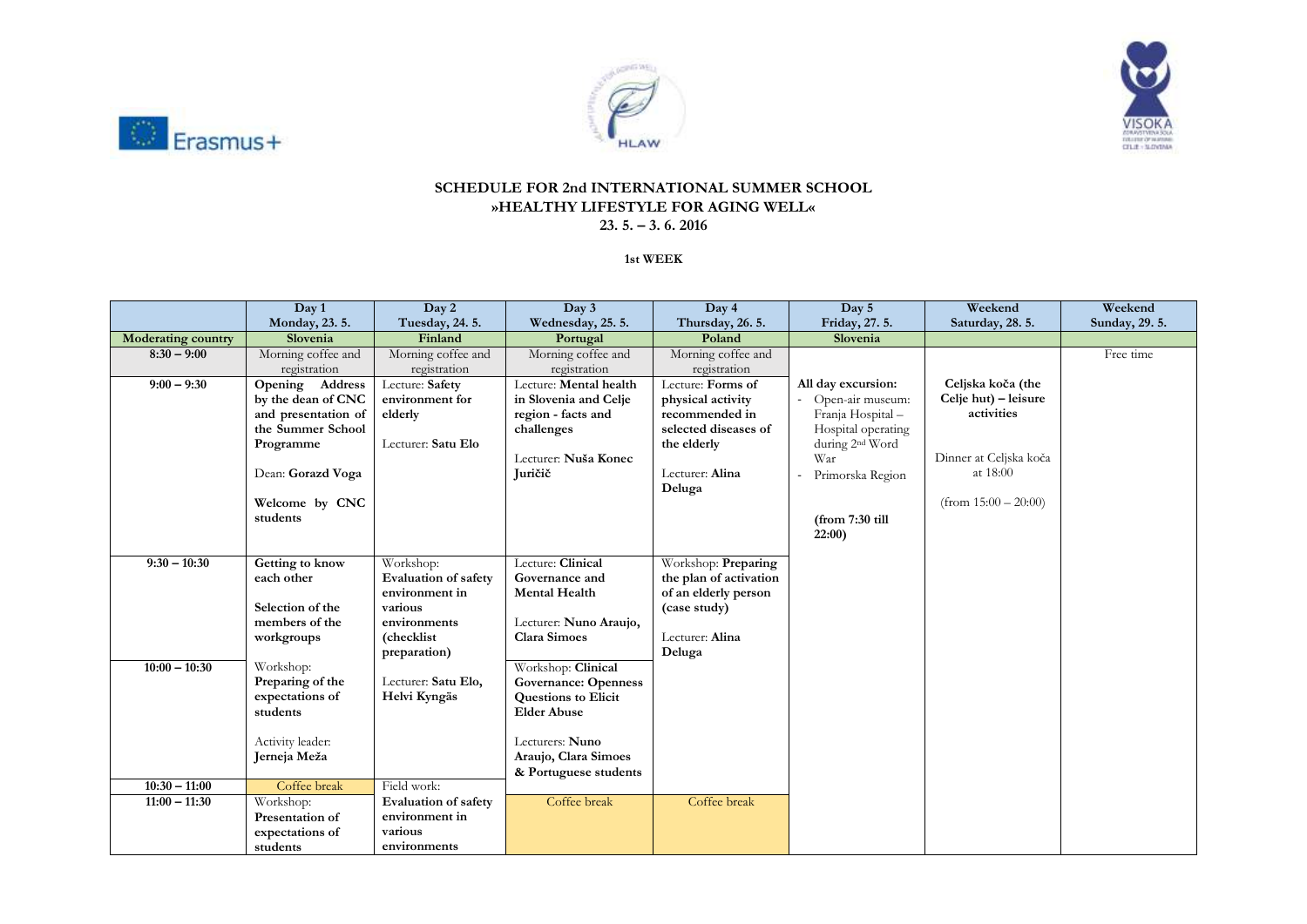





| $11:30 - 12:00$              | Lecture: Some key<br>insights into the<br>Aging of European<br>Population<br>Lecturer: Jana<br>Goriup                                   | (museum, library,<br>municipality, health<br>centre, hospital,<br>shops, transport)<br>Field work:<br>Preparation of<br>presentations-<br>Safety environment | Lecture: Nutrition<br>Lecturer: Nataša Vidnar               | <b>Introduction to Field</b><br>Work - Walk Test<br>Activity leaders: Boris<br>Miha Kaučič, Nataša<br>Vidnar |                        |        |
|------------------------------|-----------------------------------------------------------------------------------------------------------------------------------------|--------------------------------------------------------------------------------------------------------------------------------------------------------------|-------------------------------------------------------------|--------------------------------------------------------------------------------------------------------------|------------------------|--------|
| $12:00 - 13:00$              | Lunch                                                                                                                                   |                                                                                                                                                              |                                                             | Lunch                                                                                                        |                        |        |
| $13:00 - 13:30$              | Workshop: What                                                                                                                          | Lunch                                                                                                                                                        | Workshop: Visit of local                                    | Free time                                                                                                    |                        |        |
| $13:30 - 14:00$              | does "Aging Well"                                                                                                                       |                                                                                                                                                              | farm "Podpečan" with                                        |                                                                                                              |                        |        |
| $14:00 - 14:30$              | Mean? - reflections<br>in groups<br>Lecturer: Jana<br>Goriup                                                                            | Workshop:<br>Workshop<br>presentation (15 min<br>per group) and<br>discussion                                                                                | homemade dairy<br>products and<br>degustation               | Field Work: Walk<br>Test (City Park)<br>Activity leaders: Miha<br>Kaučič, Nataša<br>Vidnar                   |                        |        |
| $14:30 - 15:00$              | Free time                                                                                                                               | Lecturer: Satu Elo,                                                                                                                                          |                                                             |                                                                                                              |                        |        |
| $15:00 - 15:30$              | (preparing for the                                                                                                                      | Helvi Kyngäs                                                                                                                                                 |                                                             |                                                                                                              |                        |        |
| $15:30 - 16:00$              | evening event)                                                                                                                          |                                                                                                                                                              |                                                             |                                                                                                              |                        |        |
| $16:00 - 16:30$<br>$16:30-.$ |                                                                                                                                         | Afternoon Tour of<br><b>Celje</b> (till 18:00)                                                                                                               | Free time<br>Visit Celje Castle -<br>optional (16:30-18:00) | <b>Reflections of Field</b><br>Work<br>Activity leaders: Boris<br>Miha Kaučič, Nataša<br>Vidnar<br>Free time |                        |        |
| 19:00                        | Dinner                                                                                                                                  | Dinner                                                                                                                                                       | Dinner                                                      | Dinner                                                                                                       | Dinner at Celjska koča | Dinner |
| $19:00 - 22:00$              | <b>International</b> food<br>fair and<br>presentation of<br>countries and<br>faculties.<br>Prepared by the<br>students in MCC<br>Hostel |                                                                                                                                                              |                                                             |                                                                                                              |                        |        |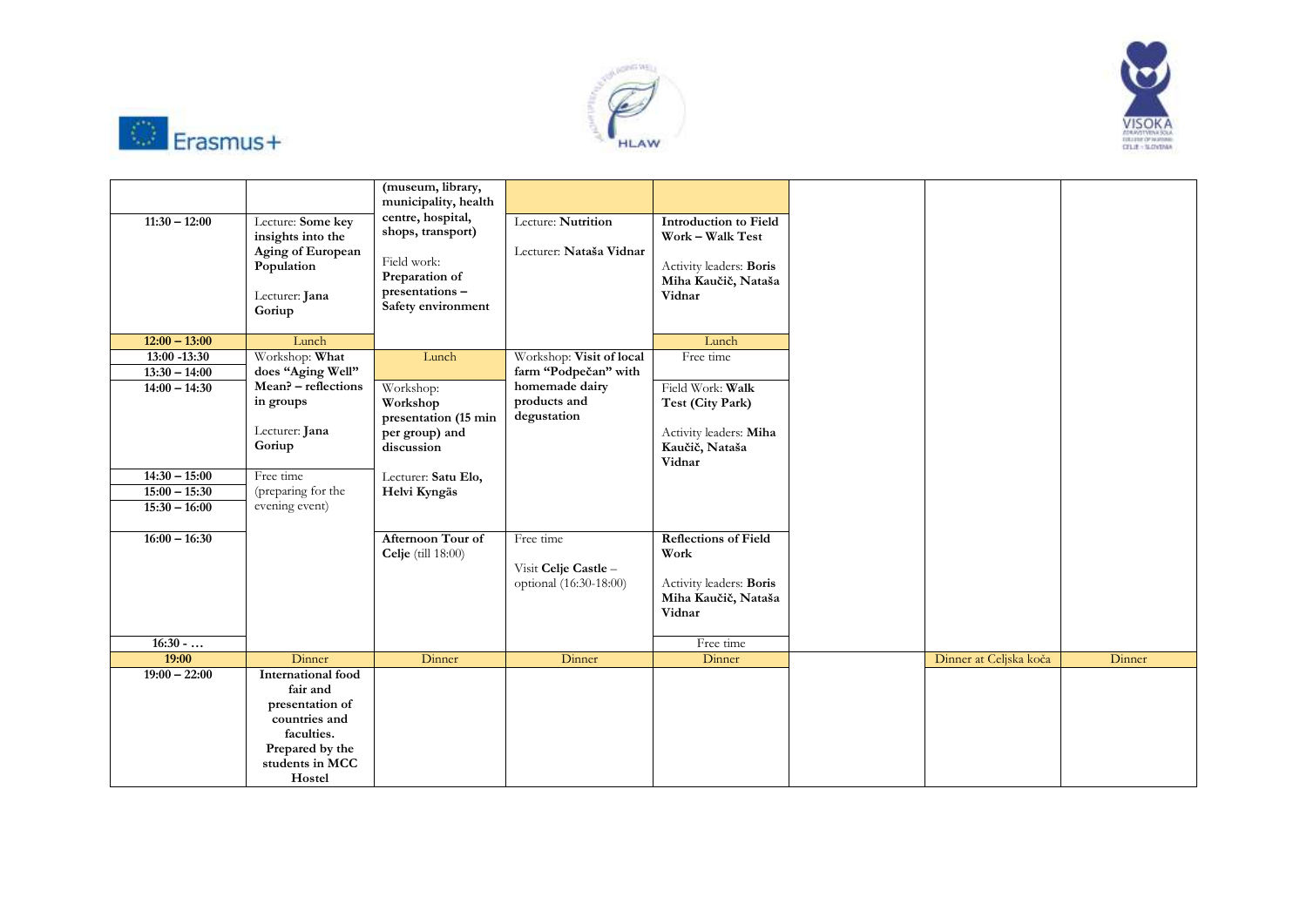





## **2nd WEEK**

|                           | Day 1                                   | Day 2                    | Day 3                                       | Day 4                  | Day 5               | Weekend         | Weekend      |
|---------------------------|-----------------------------------------|--------------------------|---------------------------------------------|------------------------|---------------------|-----------------|--------------|
|                           | Monday, 30.5.                           | Tuesday, 31. 5.          | Wednesday, 1.6.                             | Thursday, 2.6.         | Friday, 3.6.        | Saturday, 4.6.  | Sunday, 5.6. |
| <b>Moderating country</b> | Finland                                 | Finland                  | Portugal                                    | Poland                 | Slovenia            |                 |              |
| $8:30 - 9:00$             | Morning coffee and                      | Morning coffee and       | Morning coffee and                          | Morning coffee and     | Morning coffee and  | Travelling home |              |
|                           | registration                            | registration             | registration                                | registration           | registration        |                 |              |
| $9:00 - 9:30$             | Lecture: Physical                       | <b>PRESENTATION</b>      | Lecture: The Challenge                      | Lecture: Care ethics   | Visit (two groups): |                 |              |
|                           | activities in aging:                    | <b>OF THE</b>            | of Aging: Mental                            | when caring for the    | Celje General       |                 |              |
|                           | Physical                                | <b>RESEARCH</b>          | Health and the Elderly                      | elderly                | Hospital or         |                 |              |
|                           | performance and                         | <b>RESULTS OF HSE</b>    |                                             |                        | Celje Home for the  |                 |              |
|                           | physical activity in                    |                          | Lecturer: Sara Gama                         | Lecturer: Beata        | Elderly             |                 |              |
|                           | senior-house living                     | Main idea of             |                                             | Dobrowolska            |                     |                 |              |
|                           | elderly people                          | research (research       |                                             |                        |                     |                 |              |
|                           |                                         | design about             |                                             |                        |                     |                 |              |
|                           | Lecturer: Sinikka                       | research project and     |                                             |                        |                     |                 |              |
|                           | Lotvonen                                | research questions)      |                                             |                        |                     |                 |              |
| $9:30 - 10:00$            |                                         | (Portugal). 10           |                                             | Lecture: Codes of      |                     |                 |              |
|                           | Workshop: How to                        | minutes                  | Workshop: Instructions                      | ethics for nurses -    |                     |                 |              |
|                           | promote physical<br>activity in senior- |                          | about the Group Field<br>Work: Street Flash | comparison between     |                     |                 |              |
|                           | house-living elderly                    | General information      | Interview                                   | countries              |                     |                 |              |
|                           |                                         | about research           |                                             |                        |                     |                 |              |
|                           | Lecturer: Pirjo                         | sample (Finland)         | Lecturers: Sara Gama,                       | Lecturer: Beata        |                     |                 |              |
|                           | Kaakinen and                            | 10 minutes               | Francisca Pinto and                         | Dobrowolska            |                     |                 |              |
|                           | Maria Kääriäinen                        |                          | <b>Raquel Esteves</b>                       |                        |                     |                 |              |
|                           |                                         | <b>Brief</b> information |                                             |                        |                     |                 |              |
| $10:00 - 10:30$           |                                         | about HL in each         | Group Field Work:                           | Coffee break           |                     |                 |              |
| $10:30 - 11:00$           |                                         | country (Poland,         | Street Flash Interview:                     | Workshop-              |                     |                 |              |
|                           |                                         | Portugal, Finland,       | "What does it mean                          | Preparation of         |                     |                 |              |
|                           |                                         | Slovenia). Not more      | Active Aging for you,                       | guidelines for ethical |                     |                 |              |
|                           |                                         | than 10 minutes for      | getting old actively,                       | care for the elderly   |                     |                 |              |
|                           |                                         | each country. 4x10       | with quality of life?                       |                        |                     |                 |              |
|                           |                                         | minutes                  | What does it imply?"                        | Lecturer: Beata        |                     |                 |              |
|                           |                                         |                          | Lecturers: Sara Gama,                       | Dobrowolska &          |                     |                 |              |
|                           |                                         | <b>Results - Health</b>  | Francisca Pinto &                           | Justyna Warda          |                     |                 |              |
|                           |                                         | care (Poland);           | <b>Raquel Esteves</b>                       |                        |                     |                 |              |
|                           |                                         | Disease prevention       |                                             |                        |                     |                 |              |
| $11:00 - 11:30$           | Coffee break                            |                          | Coffee break                                |                        | Coffee break        |                 |              |